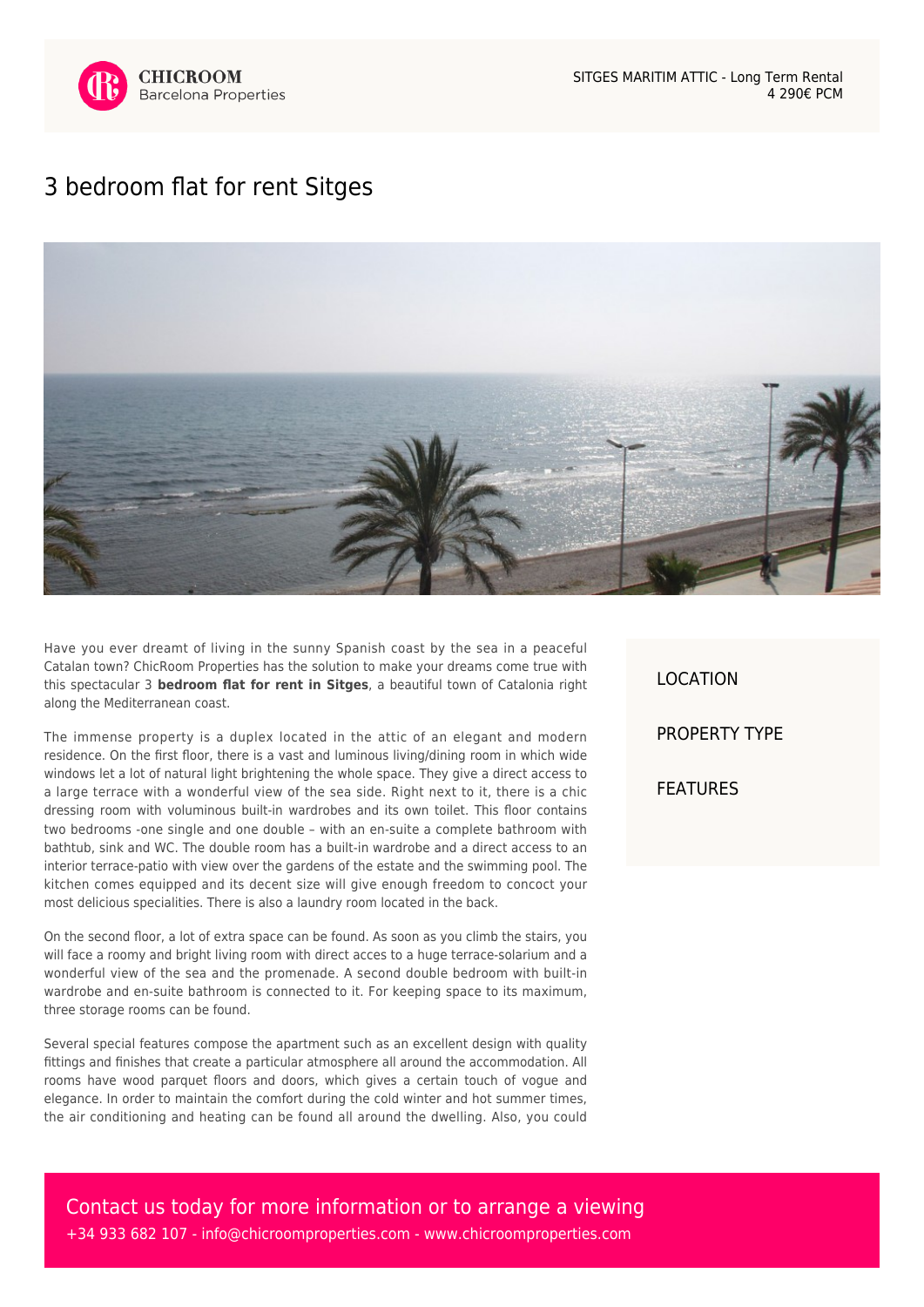enjoy the communal swimming pool to cool off during the hot summer period.

The apartment is located in a coastal town that has a lot to offer. It is very close to several restaurants and bars, a golf court, the beach and Passeig Maritim where you could relax in the sun, go for a peaceful stroll or run, or enjoy any water sport.

**[See more information about this property on our website.](https://www.chicroomproperties.com/en/property/586/3-bedroom-flat-for-rent-sitges/)**